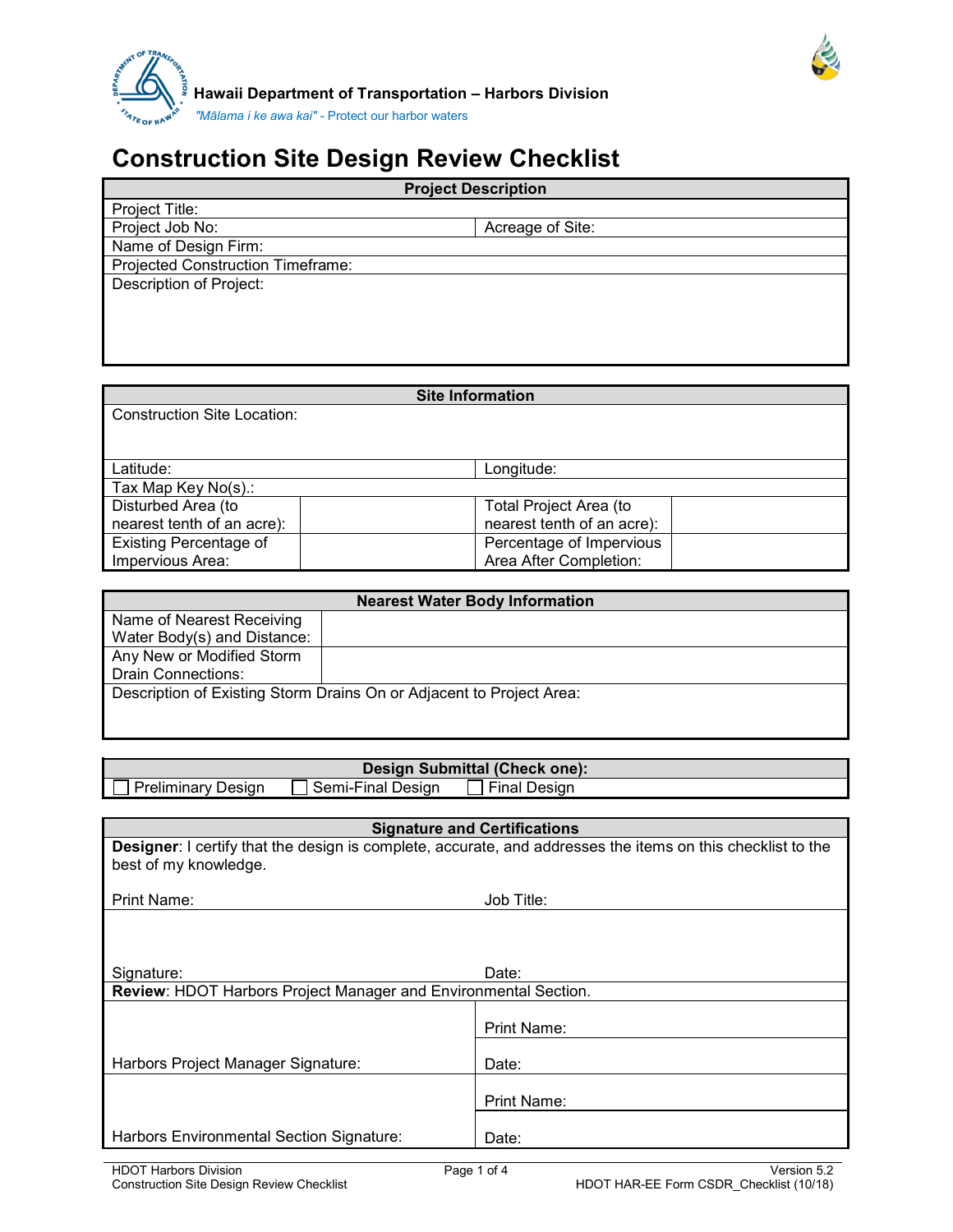

| <b>Existing and Proposed Site Features</b>                                                           | <b>Yes</b> | <b>No</b> | N/A |  |
|------------------------------------------------------------------------------------------------------|------------|-----------|-----|--|
| 1. The following site features should be included on the plans, if deemed necessary based on project |            |           |     |  |
| type, size, and scope.                                                                               |            |           |     |  |
| Existing and proposed topography, features, and storm water flow paths                               |            |           |     |  |
| Preliminary location, size in square feet, and limits of disturbance<br>$\bullet$                    |            |           |     |  |
| Locations of existing and proposed roads, curbs, gutters, storm drains,                              |            |           |     |  |
| inlets, buildings, signs, sidewalks, traffic signals, light standards,                               |            |           |     |  |
| guardrails, and other structures                                                                     |            |           |     |  |
| Location of internal swales and ditches, and other drainage facilities<br>٠                          |            |           |     |  |
| Maps of predominant soils from USDA soil surveys<br>$\bullet$                                        |            |           |     |  |
| Boundaries of existing predominant vegetation and proposed limits of                                 |            |           |     |  |
| clearing and grubbing                                                                                |            |           |     |  |
| Existing and proposed utilities and easements                                                        |            |           |     |  |
| Preliminary location and dimensions of proposed channel modifications,<br>$\bullet$                  |            |           |     |  |
| such as bridge or culvert crossings                                                                  |            |           |     |  |
| 2. If the project or site includes, is adjacent to, or otherwise may impact any of                   |            |           |     |  |
| the following, they should be included on the plans.                                                 |            |           |     |  |
| Perennial and intermittent streams or other surface water                                            |            |           |     |  |
| Location and boundaries of resource protection areas such as wetlands,<br>$\bullet$                  |            |           |     |  |
| lakes, ponds, and other setbacks (e.g., stream buffers, drinking water                               |            |           |     |  |
| well setbacks, septic setbacks)                                                                      |            |           |     |  |
| Location of floodplain/floodway limits and relationship of site to upstream                          |            |           |     |  |
| and downstream properties and drainages                                                              |            |           |     |  |
| The limits of the existing and proposed maps and plans shall extend                                  |            |           |     |  |
| past the project limits if any existing condition has an impact to the                               |            |           |     |  |
| project. Include future projects that have the potential to start prior to the                       |            |           |     |  |
| subject project.                                                                                     |            |           |     |  |
| Stream flow velocity for stream work                                                                 |            |           |     |  |
| 3. Identify potential pollutants related to non-storm water on site.                                 |            |           |     |  |

| <b>Scheduling</b>                                                                                                                                                                                                                                                         | Yes | No | N/A |
|---------------------------------------------------------------------------------------------------------------------------------------------------------------------------------------------------------------------------------------------------------------------------|-----|----|-----|
| 1. Include sequencing of construction activities with the implementation of<br>construction site BMPs is provided?                                                                                                                                                        |     |    |     |
| 2. Show how the rainy season relates to soil-disturbing and re-stabilization<br>activities?                                                                                                                                                                               |     |    |     |
| 3. Include detail on the implementation and deployment of soil stabilization,<br>sediment control, non-storm water management, construction material<br>management, waste management, pollution control, spill control practices, and<br>inspection and maintenance BMPs? |     |    |     |
| 4. If the project is performed in multiple phases, are the phase-specific BMPs<br>that take into account relevant potential pollutants?                                                                                                                                   |     |    |     |

| <b>Construction Site BMPs</b>                                                                      | Yes | Nο | N/A |
|----------------------------------------------------------------------------------------------------|-----|----|-----|
| (Please refer to City and County of Honolulu Storm Water BMP Manual – Construction, November       |     |    |     |
| 2011, for more information)                                                                        |     |    |     |
| 1. Soil Stabilization Practices (Plans address or include the following practices and situations?) |     |    |     |
| Preservation of existing vegetation                                                                |     |    |     |
| Stabilization of construction entrance                                                             |     |    |     |
| Protection of stockpiles<br>$\bullet$                                                              |     |    |     |
| <b>Bank stabilization</b>                                                                          |     |    |     |
| Topsoil management                                                                                 |     |    |     |
| Mulching, seeding, and/or planting with installation/application                                   |     |    |     |
| procedures and requirements                                                                        |     |    |     |
| Velocity reduction devices in storm water flow paths<br>$\bullet$                                  |     |    |     |
| Geotextiles, plastic covers, turf reinforce mats, and/or erosion control                           |     |    |     |
| blankets/mats, with installation/application procedures and requirements                           |     |    |     |
| Temporary drains, swales, earth dikes, and/or lined ditches                                        |     |    |     |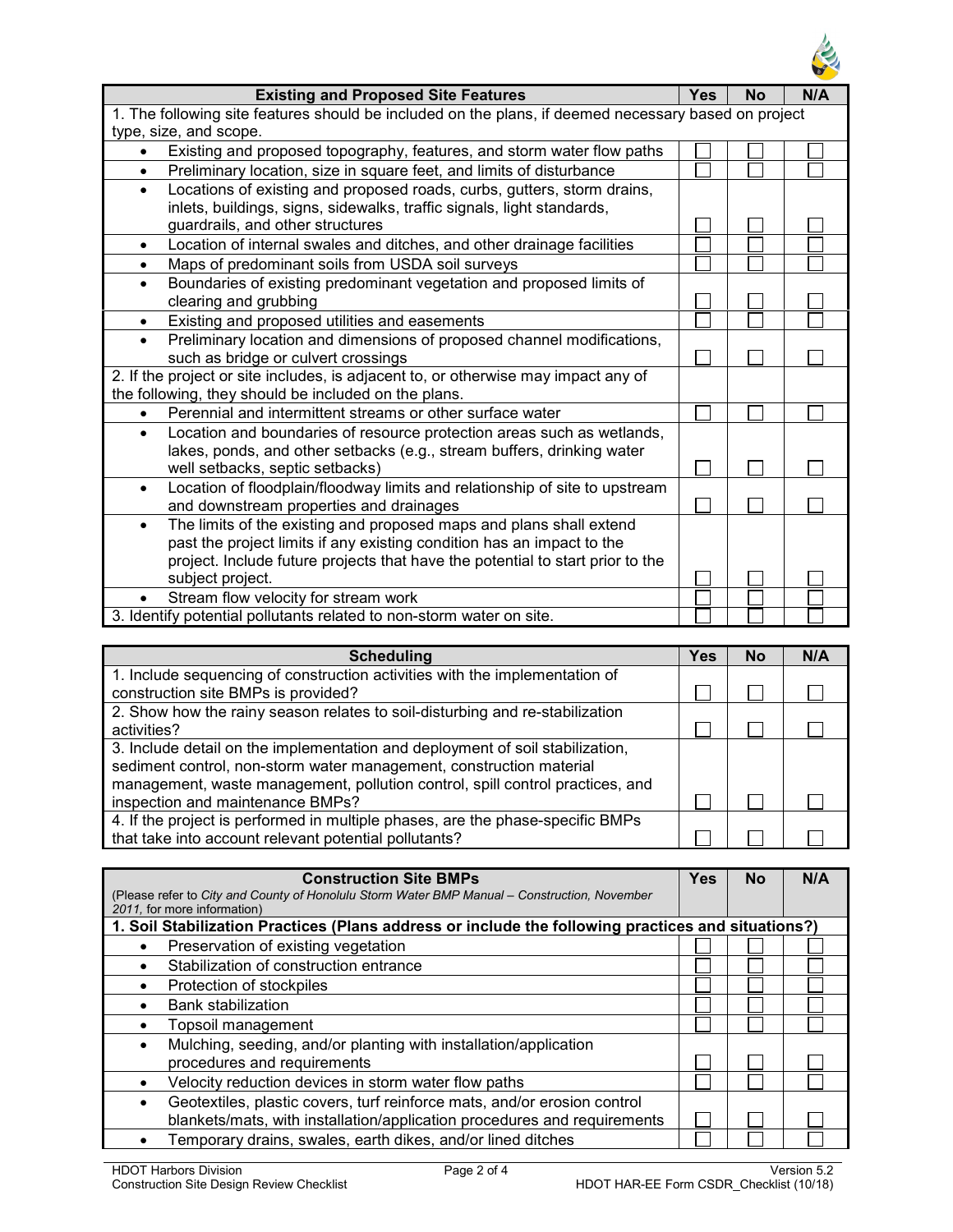| $\bullet$    | Slope drains, subsurface drains                                                                                                                         |            |  |           |     |
|--------------|---------------------------------------------------------------------------------------------------------------------------------------------------------|------------|--|-----------|-----|
| $\bullet$    | Top and toe of slope diversion ditches/berms                                                                                                            |            |  |           |     |
|              | 2. Sediment Control Practices (Plans address or include the following practices and situations?)                                                        |            |  |           |     |
| $\bullet$    | Location of potential sediment sources                                                                                                                  |            |  |           |     |
| $\bullet$    | Does on-site drainage enter into off-site drainage                                                                                                      |            |  |           |     |
| $\bullet$    | Dust/Silt fence, wattles, perimeter socks, and matting rolls                                                                                            |            |  |           |     |
| $\bullet$    | Watering                                                                                                                                                |            |  |           |     |
| $\bullet$    | Soil binders, including acrylic polymers                                                                                                                |            |  |           |     |
| $\bullet$    | Storm drain inlet protection                                                                                                                            |            |  |           |     |
| $\bullet$    | Temporary sediment basin                                                                                                                                |            |  |           |     |
| $\bullet$    | Sediment trap                                                                                                                                           |            |  |           |     |
| $\bullet$    | Flared culvert end sections                                                                                                                             |            |  |           |     |
| ٠            | Outlet protection                                                                                                                                       |            |  |           |     |
| $\bullet$    | Temporary stream crossing                                                                                                                               |            |  |           |     |
| ٠            | Ingress/Egress sediment control                                                                                                                         |            |  |           |     |
| $\bullet$    | Slope roughening/terracing/rounding                                                                                                                     |            |  |           |     |
| $\bullet$    | Sand bag barrier                                                                                                                                        |            |  |           |     |
| $\bullet$    | Brush or rock filter                                                                                                                                    |            |  |           |     |
| $\bullet$    | Shoveling, sweeping, and disposing                                                                                                                      |            |  |           |     |
| situations?) | 3. Non-Storm Water Management Practices (Plans address or include the following practices and                                                           |            |  |           |     |
| $\bullet$    | Employee training                                                                                                                                       |            |  |           |     |
| $\bullet$    | Vehicle and equipment cleaning, refueling, and maintenance                                                                                              |            |  |           |     |
| $\bullet$    | Dewatering operations                                                                                                                                   |            |  |           |     |
| $\bullet$    | Paving operations                                                                                                                                       |            |  |           |     |
| $\bullet$    | Concrete washout procedure                                                                                                                              |            |  |           |     |
| $\bullet$    | Structure construction and painting                                                                                                                     |            |  |           |     |
| $\bullet$    | Water conservation                                                                                                                                      |            |  |           |     |
| $\bullet$    | Good housekeeping practices                                                                                                                             |            |  |           |     |
|              | 4. Construction Material Management, Waste Management and Spill Control Practices (Plans<br>address or include the following practices and situations?) |            |  |           |     |
| $\bullet$    | Material delivery, use, and storage                                                                                                                     |            |  |           |     |
| $\bullet$    | Spill prevention control, spill kit                                                                                                                     |            |  |           |     |
| ٠            | Hazardous waste properly stored in designated areas                                                                                                     |            |  |           |     |
|              | Sanitary/Septic waste management                                                                                                                        |            |  |           |     |
| ٠            | Liquid waste managed with storage containment devices                                                                                                   |            |  |           |     |
| $\bullet$    | Contaminated soil management                                                                                                                            |            |  |           |     |
| $\bullet$    | Concrete waste management                                                                                                                               |            |  |           |     |
| $\bullet$    | Fertilizer, pesticide, herbicide, fungicide, and biocide management                                                                                     |            |  |           |     |
|              |                                                                                                                                                         |            |  |           |     |
|              | <b>Inspection and Maintenance Responsibility</b>                                                                                                        | <b>Yes</b> |  | <b>No</b> | N/A |
|              | (Plans address or include the following practices and situations?)                                                                                      |            |  |           |     |
|              | 1. Long-term inspection entity, operation, and maintenance identified                                                                                   |            |  |           |     |
|              | 2. Minimum maintenance frequency identified                                                                                                             |            |  |           |     |
|              | 3. Recordkeeping                                                                                                                                        |            |  |           |     |
|              | 4. Schedule and/or triggers for inspection of BMP measures                                                                                              |            |  |           |     |

| <b>Permits, Reports, and Plans</b>                                                          |  | <b>No</b> | N/A |  |
|---------------------------------------------------------------------------------------------|--|-----------|-----|--|
| Assess if the project requires any of the following that may include or impact BMPs. If not |  |           |     |  |
| required, check N/A.                                                                        |  |           |     |  |
| 1. NPDES Form C for Construction Activities is provided, if required.                       |  |           |     |  |
| 2. NPDES Form F for Hydrotest waters discharge is provided, if required.                    |  |           |     |  |
| 3. NPDES Form G for Dewatering discharge is provided, if required.                          |  |           |     |  |

5. Rain gauge monitoring

6. Incident report